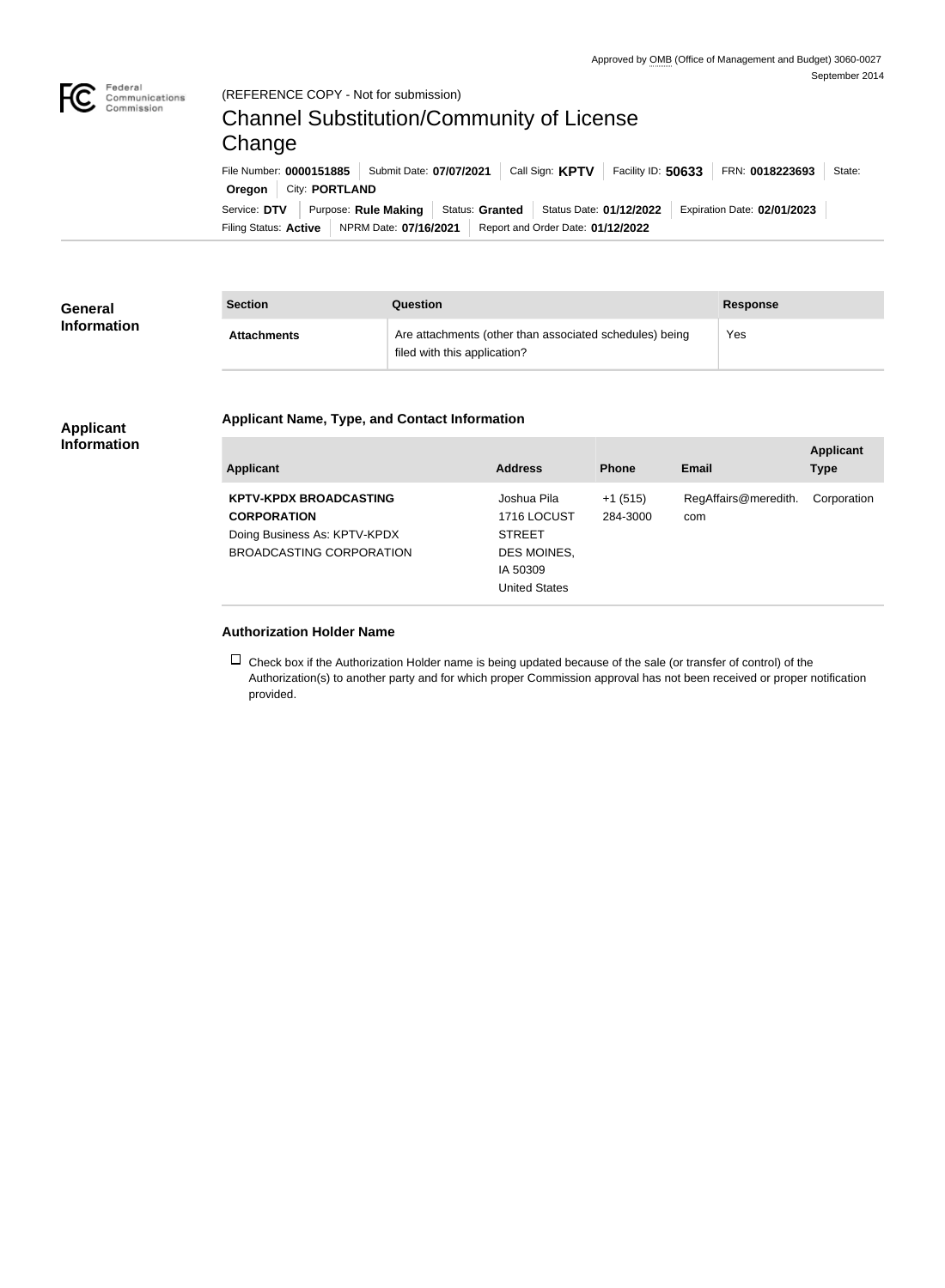| <b>Contact</b><br><b>Representatives</b><br>(2) | <b>Contact Name</b>                                                                     | <b>Address</b>                                                                                                               | <b>Phone</b>          | <b>Email</b>           | <b>Contact Type</b>         |
|-------------------------------------------------|-----------------------------------------------------------------------------------------|------------------------------------------------------------------------------------------------------------------------------|-----------------------|------------------------|-----------------------------|
|                                                 | <b>Christina Burrow</b><br><b>COOLEY LLP</b>                                            | <b>Christina Burrow</b><br>1299 Pennsylvania Ave.,<br><b>NW</b><br>Suite 700<br>Washington, DC 20004<br><b>United States</b> | +1 (202) 776-<br>2687 | cburrow@cooley.<br>com | Legal Representative        |
|                                                 | Louis R duTreil, Jr.<br><b>Technical Consultant</b><br>duTreil Lundin & Rackley<br>Inc. | 5120 Station Way<br>Sarasota, FL 34233-3221<br><b>United States</b>                                                          | +1 (941) 329-<br>6004 | bobjr@DLR.com          | Technical<br>Representative |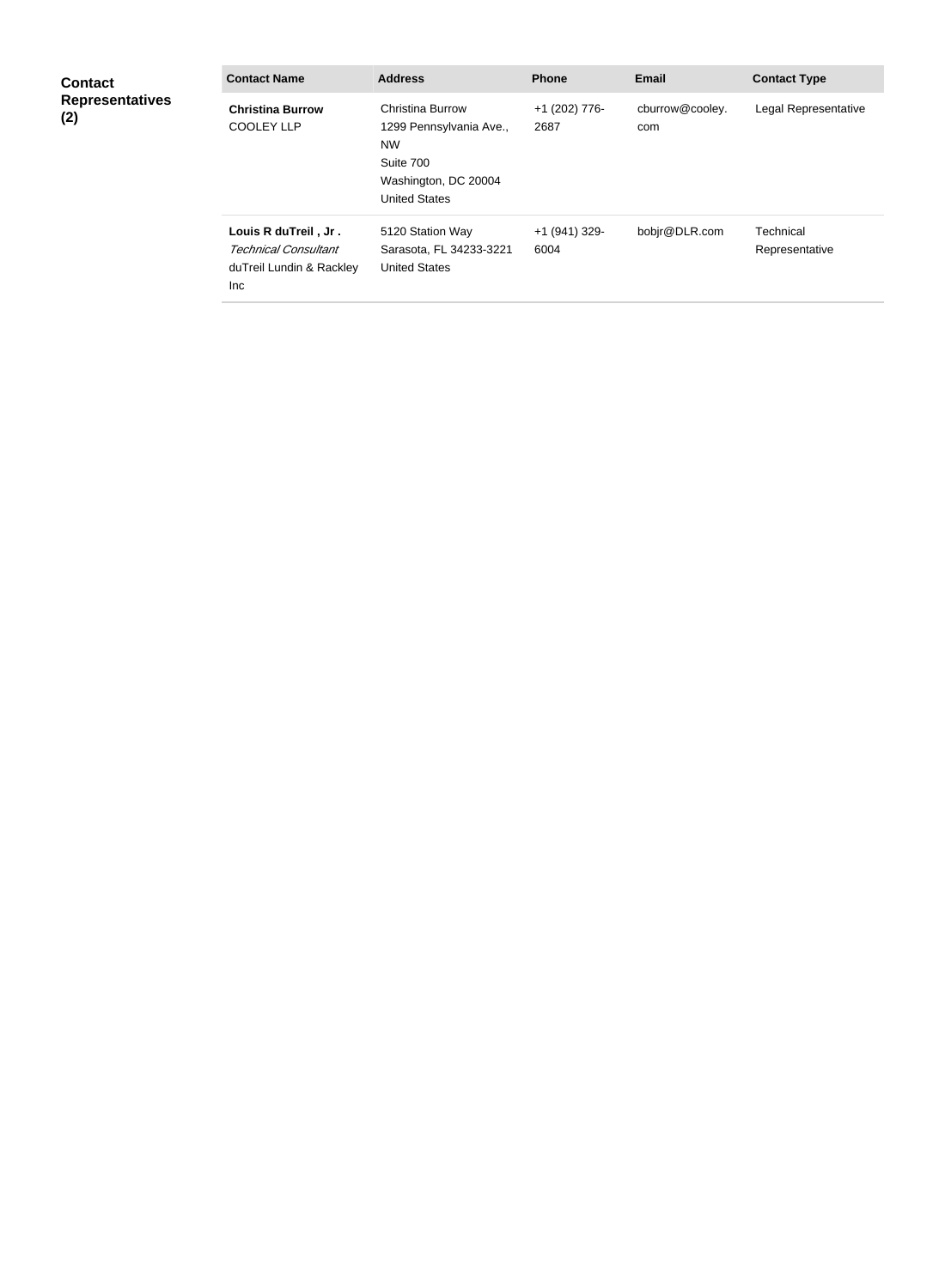| <b>Channel and</b><br><b>Facility</b><br><b>Information</b> | <b>Section</b>                                 | <b>Question</b>        | <b>Response</b> |
|-------------------------------------------------------------|------------------------------------------------|------------------------|-----------------|
|                                                             | <b>Proposed Community of</b><br><b>License</b> | <b>Facility ID</b>     | 50633           |
|                                                             |                                                | <b>State</b>           | Oregon          |
|                                                             |                                                | City                   | <b>PORTLAND</b> |
|                                                             |                                                | DTV Channel            | 21              |
|                                                             |                                                | Designated Market Area | Portland OR     |
|                                                             | Zone                                           | Zone                   | 2               |

## **Primary station proposed to be rebroadcast:**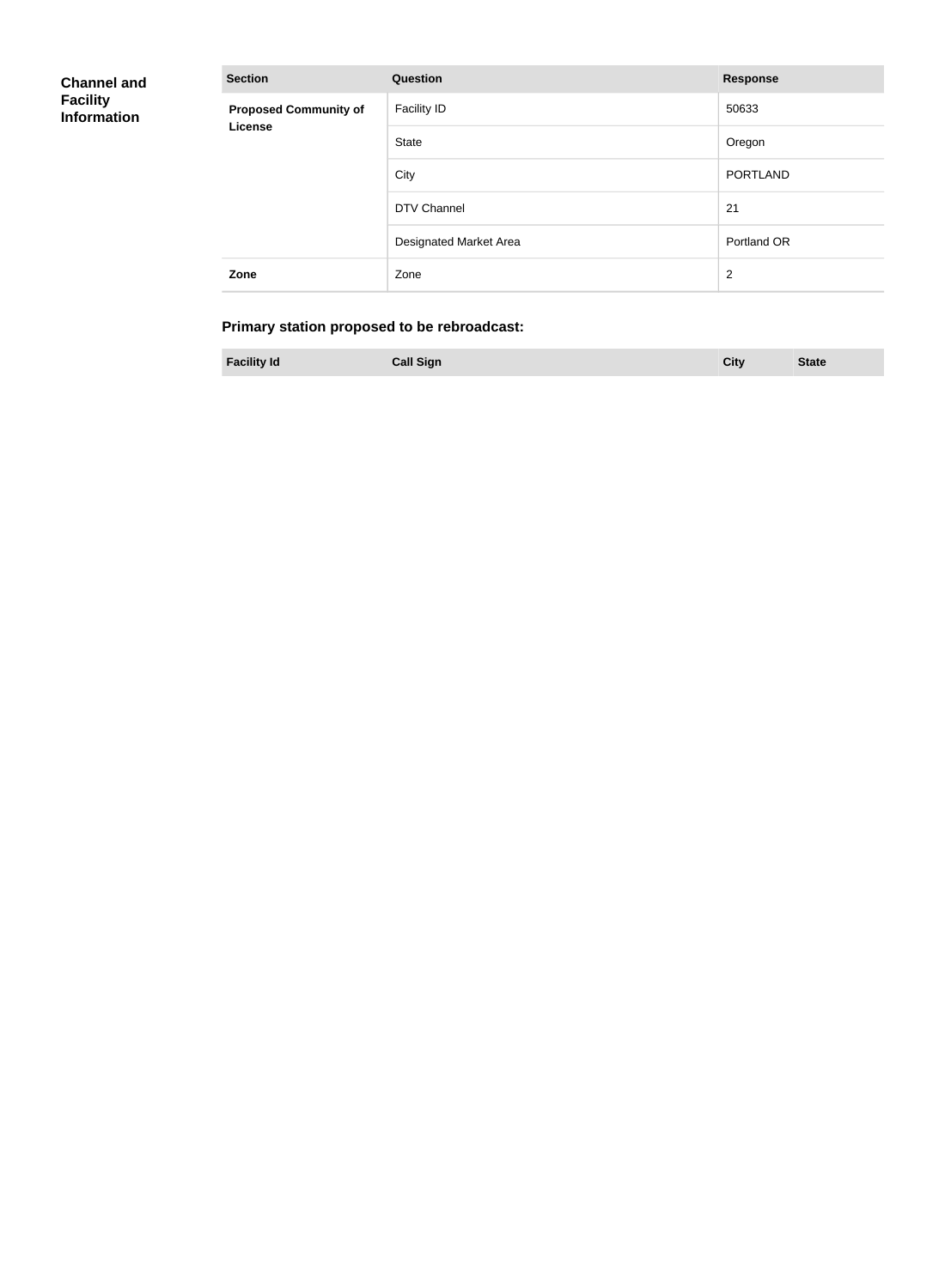| <b>Antenna Location</b><br>Data | <b>Section</b>                                  | Question                                                           | <b>Response</b>                          |  |
|---------------------------------|-------------------------------------------------|--------------------------------------------------------------------|------------------------------------------|--|
|                                 | <b>Antenna Structure</b><br><b>Registration</b> | Do you have an FCC Antenna Structure Registration (ASR)<br>Number? | Yes                                      |  |
|                                 |                                                 | <b>ASR Number</b>                                                  | 1033163                                  |  |
|                                 | <b>Coordinates (NAD83)</b>                      | Latitude                                                           | 45° 31' 18.0" N+                         |  |
|                                 |                                                 | Longitude                                                          | 122° 44' 57.0" W-                        |  |
|                                 |                                                 | Structure Type                                                     | TOWER-A free standing or<br>guyed struct |  |
|                                 |                                                 | <b>Overall Structure Height</b>                                    | 321.6 meters                             |  |
|                                 |                                                 | <b>Support Structure Height</b>                                    | 321.6 meters                             |  |
|                                 |                                                 | <b>Ground Elevation (AMSL)</b>                                     | 302.7 meters                             |  |
|                                 | <b>Antenna Data</b>                             | Height of Radiation Center Above Ground Level                      | 313 meters                               |  |
|                                 |                                                 | Height of Radiation Center Above Average Terrain                   | 543 meters                               |  |
|                                 |                                                 | Height of Radiation Center Above Mean Sea Level                    | 615.7 meters                             |  |
|                                 |                                                 | <b>Effective Radiated Power</b>                                    | 1000 kW                                  |  |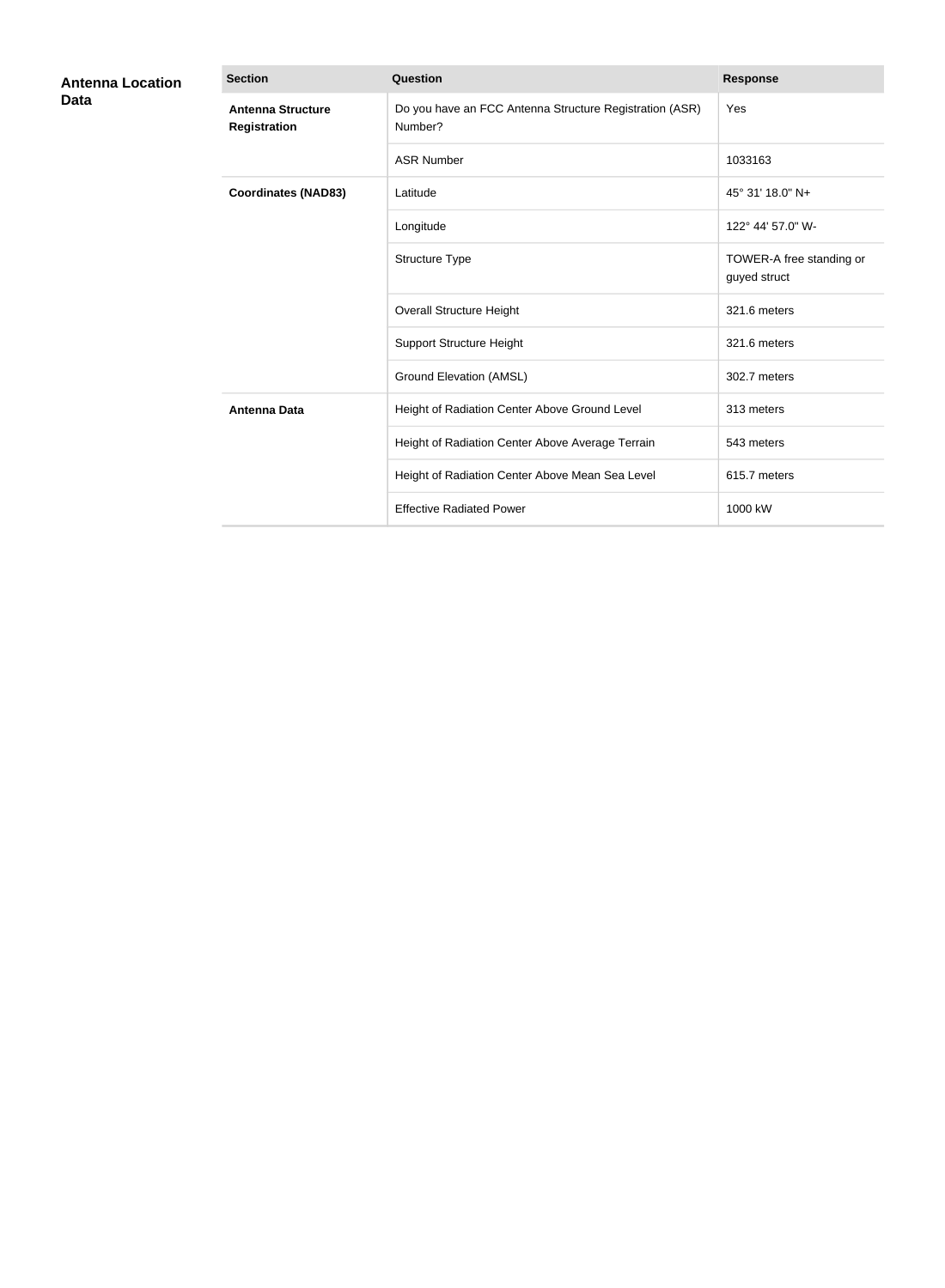| Antenna<br><b>Technical Data</b> | <b>Section</b>                                  | <b>Question</b>                                                                                                                                     | <b>Response</b>    |
|----------------------------------|-------------------------------------------------|-----------------------------------------------------------------------------------------------------------------------------------------------------|--------------------|
|                                  | <b>Antenna Type</b>                             | Antenna Type                                                                                                                                        | Non-Directional    |
|                                  |                                                 | Do you have an Antenna ID?                                                                                                                          |                    |
|                                  |                                                 | Antenna ID                                                                                                                                          | 1008385            |
|                                  | <b>Antenna Manufacturer and</b><br><b>Model</b> | Manufacturer:                                                                                                                                       | <b>DIE</b>         |
|                                  |                                                 | Model                                                                                                                                               | TFU-26GTH/VP-R O4A |
|                                  |                                                 | Rotation                                                                                                                                            |                    |
|                                  |                                                 | <b>Electrical Beam Tilt</b>                                                                                                                         | 0.75               |
|                                  |                                                 | <b>Mechanical Beam Tilt</b>                                                                                                                         | Not Applicable     |
|                                  |                                                 | toward azimuth                                                                                                                                      |                    |
|                                  |                                                 | Polarization                                                                                                                                        | Elliptical         |
|                                  | <b>DTV and DTS: Elevation</b><br><b>Pattern</b> | Does the proposed antenna propose elevation radiation<br>patterns that vary with azimuth for reasons other than the<br>use of mechanical beam tilt? | No                 |
|                                  |                                                 | Uploaded file for elevation antenna (or radiation) pattern<br>data                                                                                  |                    |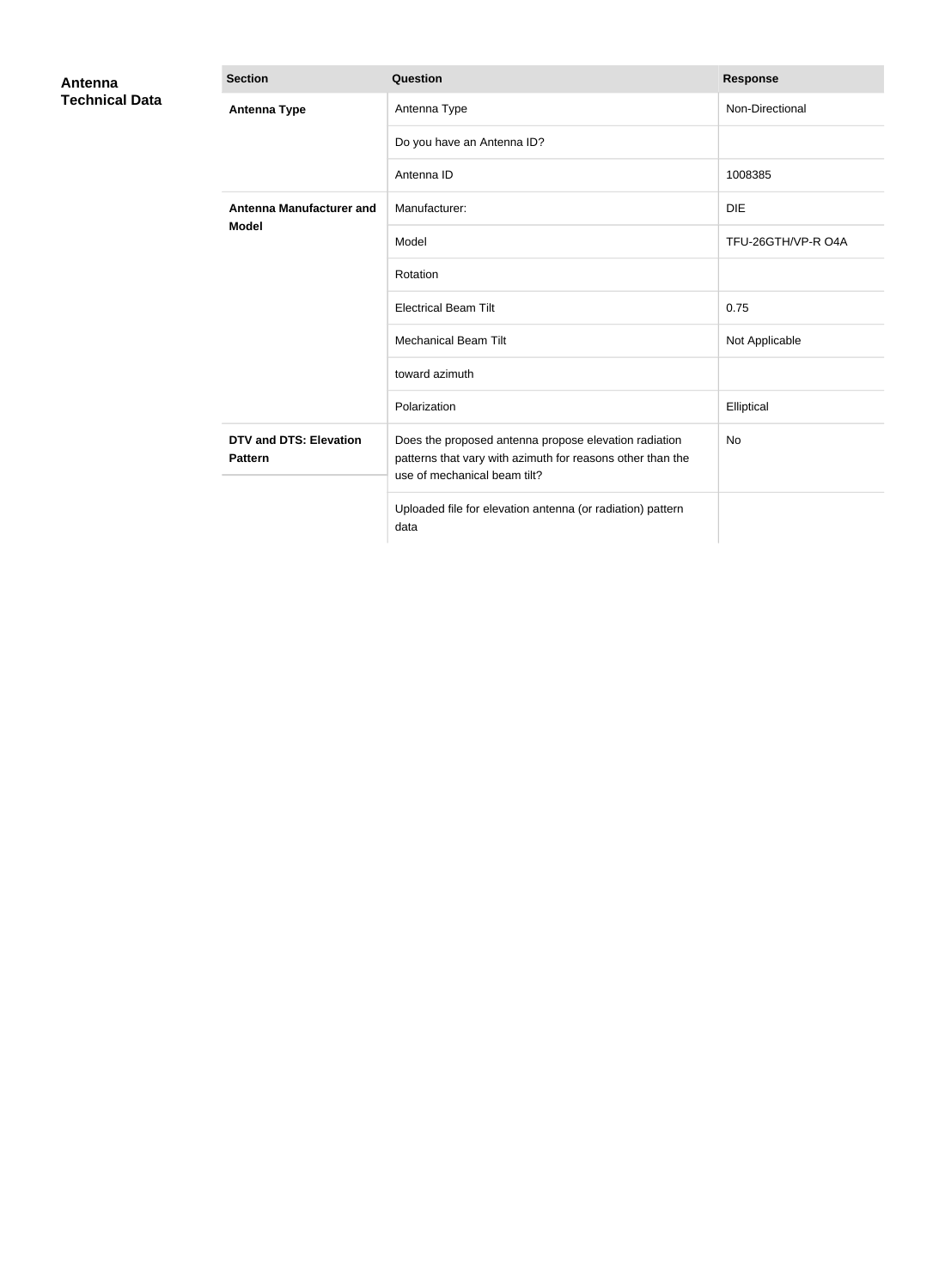| <b>Certification</b> | <b>Section</b>                                    | <b>Question</b>                                                                                                                                                                                                                                                                                                                                                                                                                                                                                                                                                                                                                                                                                                                                                                                                                                           | <b>Response</b>                                            |
|----------------------|---------------------------------------------------|-----------------------------------------------------------------------------------------------------------------------------------------------------------------------------------------------------------------------------------------------------------------------------------------------------------------------------------------------------------------------------------------------------------------------------------------------------------------------------------------------------------------------------------------------------------------------------------------------------------------------------------------------------------------------------------------------------------------------------------------------------------------------------------------------------------------------------------------------------------|------------------------------------------------------------|
|                      | <b>General Certification</b><br><b>Statements</b> | The Applicant waives any claim to the use of any particular<br>frequency or of the electromagnetic spectrum as against the<br>regulatory power of the United States because of the<br>previous use of the same, whether by authorization or<br>otherwise, and requests an Authorization in accordance with<br>this application (See Section 304 of the Communications Act<br>of 1934, as amended.).                                                                                                                                                                                                                                                                                                                                                                                                                                                       |                                                            |
|                      |                                                   | The Applicant certifies that neither the Applicant nor any<br>other party to the application is subject to a denial of Federal<br>benefits pursuant to §5301 of the Anti-Drug Abuse Act of<br>1988, 21 U.S.C. §862, because of a conviction for<br>possession or distribution of a controlled substance. This<br>certification does not apply to applications filed in services<br>exempted under §1.2002(c) of the rules, 47 CFR. See §1.<br>2002(b) of the rules, 47 CFR §1.2002(b), for the definition of<br>"party to the application" as used in this certification §1.2002<br>(c). The Applicant certifies that all statements made in this<br>application and in the exhibits, attachments, or documents<br>incorporated by reference are material, are part of this<br>application, and are true, complete, correct, and made in<br>good faith.   |                                                            |
|                      | <b>Authorized Party to Sign</b>                   | <b>FAILURE TO SIGN THIS APPLICATION MAY RESULT IN</b><br>DISMISSAL OF THE APPLICATION AND FORFEITURE<br>OF ANY FEES PAID<br>Upon grant of this application, the Authorization Holder may<br>be subject to certain construction or coverage requirements.<br>Failure to meet the construction or coverage requirements<br>will result in automatic cancellation of the Authorization.<br>Consult appropriate FCC regulations to determine the<br>construction or coverage requirements that apply to the type<br>of Authorization requested in this application.<br>WILLFUL FALSE STATEMENTS MADE ON THIS FORM<br>OR ANY ATTACHMENTS ARE PUNISHABLE BY FINE AND<br>/OR IMPRISONMENT (U.S. Code, Title 18, §1001) AND/OR<br>REVOCATION OF ANY STATION AUTHORIZATION (U.S.<br>Code, Title 47, §312(a)(1)), AND/OR FORFEITURE (U.S.<br>Code, Title 47, §503). |                                                            |
|                      |                                                   | I certify that this application includes all required and<br>relevant attachments.                                                                                                                                                                                                                                                                                                                                                                                                                                                                                                                                                                                                                                                                                                                                                                        | Yes                                                        |
|                      |                                                   | I declare, under penalty of perjury, that I am an authorized<br>representative of the above-named applicant for the<br>Authorization(s) specified above.                                                                                                                                                                                                                                                                                                                                                                                                                                                                                                                                                                                                                                                                                                  | <b>Patrick McCreery</b><br>President, Local Media<br>Group |
|                      |                                                   |                                                                                                                                                                                                                                                                                                                                                                                                                                                                                                                                                                                                                                                                                                                                                                                                                                                           | 07/07/2021                                                 |